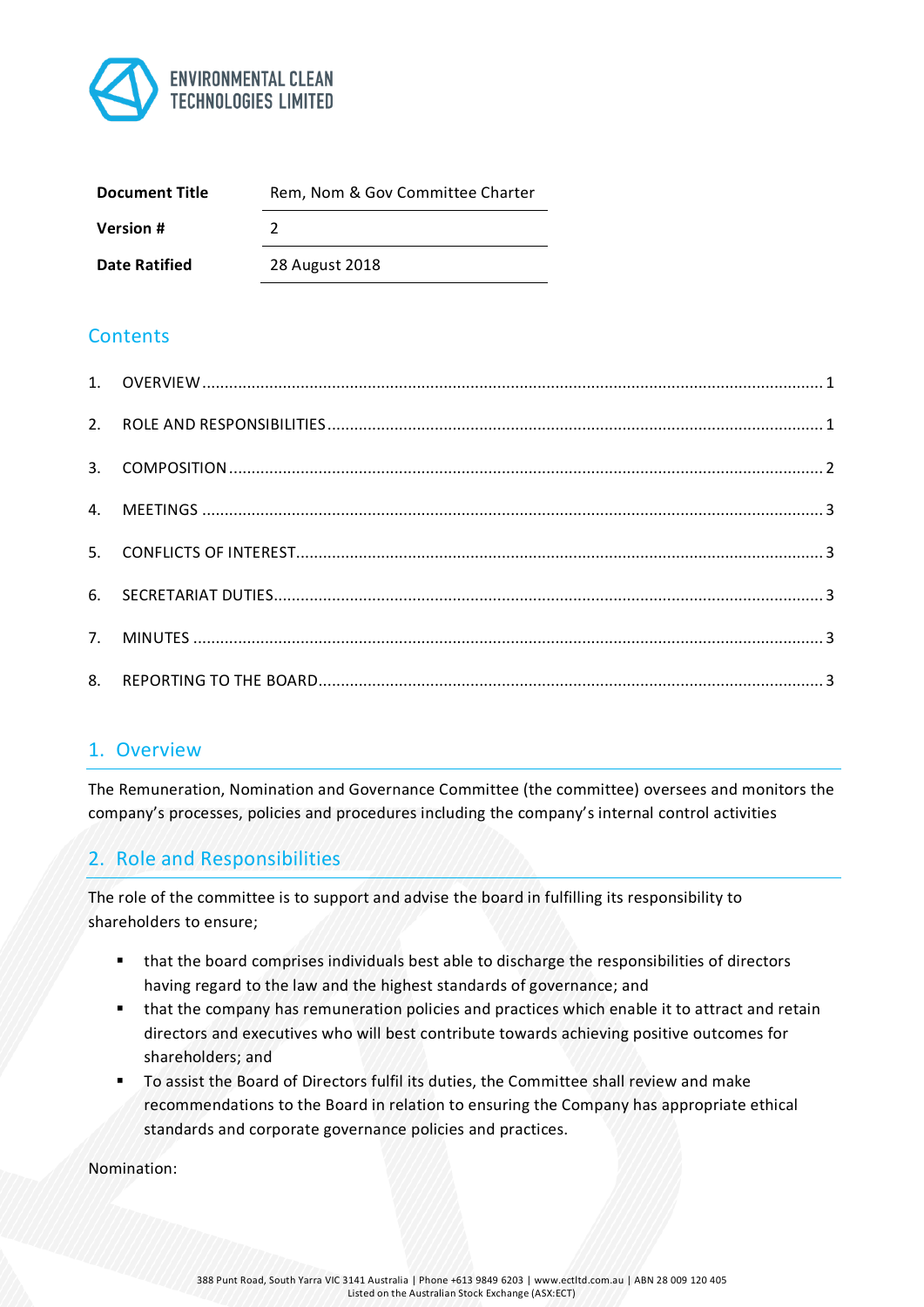- **•** The committee assesses the skills required to discharge competently the board's duties having regard to the company's performance, financial position and strategic direction;
- § As and when it considers it appropriate, and when a non-executive director retires, the committee assesses the skills represented on the board by the non-executive directors and determines whether those skills meet the skills identified as required;
- **■** Having regard to the skills required and the skills already represented on the board, the committee will at the appropriate time implement a process to identify suitable candidates for appointment as a non-executive director;
- The process for identifying suitable candidates may include a search undertaken by an appropriately qualified independent third party acting on a brief prepared by the committee which identifies the skills sought; and
- § The committee makes recommendations to the board on candidates it considers appropriate for appointment as non-executive directors.

#### Remuneration:

- The committee determines the remuneration and other conditions of service of the managing director, the chief executive officer and executive directors, if any;
- § The committee approves the remuneration and conditions of service, including financial incentives, for the chief financial officer, company secretary, and other senior executives reporting to the managing director or chief executive officer;
- § The committee approves the design of executive incentive plans (including equity based plans) and proposed payments or awards under such plans;
- § The committee keeps under review the performance hurdles associated with the incentive plans;
- § The committee makes recommendations to the board on the remuneration of non-executive directors within the aggregate approved by shareholders in general meeting from time to time; and
- **•** At its discretion, the committee consults appropriately qualified consultants for advice on remuneration and other conditions of service.

#### Governance:

- To consider and make recommendations to the Board concerning:
	- a) Governance policies in light of best practice, regulatory developments and the needs of the company including policies for continuous disclosure and dealings in securities.
	- b) The corporate governance statement for inclusion in the Company's Annual Report in accordance with ASX Listing Rule 4.10.3.
	- c) The company's ethical standards including the Code of Conduct.

## 3. Composition

- § The nomination and remuneration committee is a committee of the board established by the board in accordance with Principle 8 of the ASX Corporate Governance Principles and Recommendations;
- § Members of the committee shall comprise at least three directors of the company at least two of which should be non-executive directors;
- The chairman and members of the committee are appointed by the board and may be appointed for specific terms;